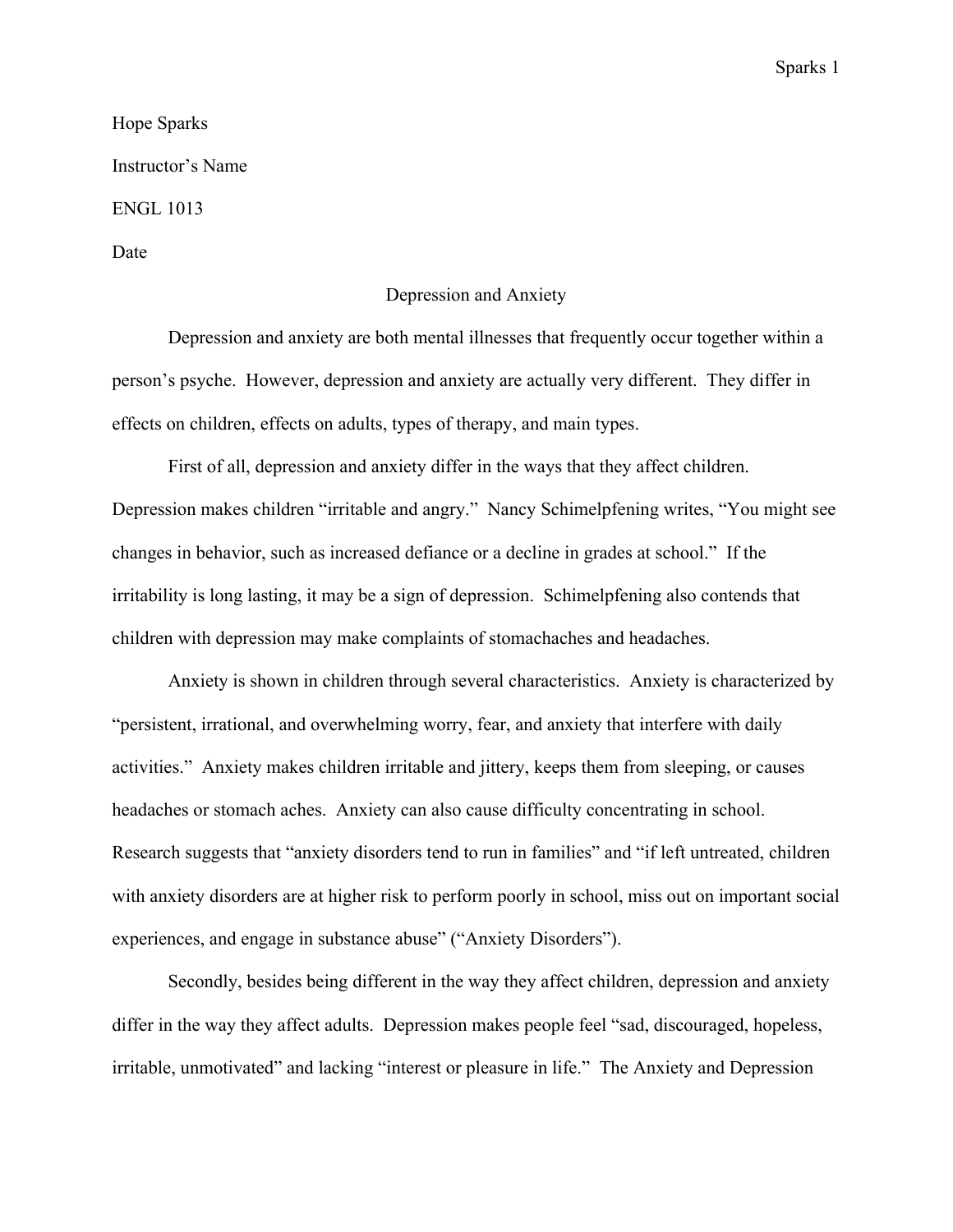Association of America (ADAA) states, "Some people [with depression] may experience physical aches and pains, leading them to believe that these are symptoms of an undiagnosed physical ailment." Depression can cause thoughts of suicide and suicide attempts. It can also cause inability to sleep; changes in weight; sad moods that won't go away; guilty, helpless, and/or worthless feelings; and "loss of interest or pleasure in hobbies and activities" ("Anxiety and Depression").

Anxiety affects adults in several ways. According to the ADAA, "[A]nxiety is a normal emotional reaction to stress . . . [and] helps [people] get out of harm's way and prepare for important events." Anxiety in adults can be "persistent, excessive, seemingly uncontrollable, overwhelming, and disabling." Anxiety often disrupts a person's daily activities and the ability to complete tasks ("Anxiety and Depression").

In addition to differing in the way they affect adults, depression and anxiety differ in psychotherapy treatment options. Depression can be treated using cognitive behavioral therapy (CBT). The National Alliance on Mental Illness (NAMI) defines CBT as a "therapy [that] helps assess and change negative thinking patterns associated with depression [with a goal of recognizing] negative thoughts and [teaching] coping strategies." Another treatment option is interpersonal therapy (IPT); NAMI defines IPT as a therapy that focuses on "improving problems in personal relationships and other changes in life that may be contributing to depressive disorder. [It teaches] individuals to evaluate their interactions and to improve how they relate to others." Psychodynamic therapy is also an option in treating depression; NAMI defines psychodynamic therapy as "a therapeutic approach rooted in recognizing and understanding negative patterns of behavior and feelings that are rooted in past experiences and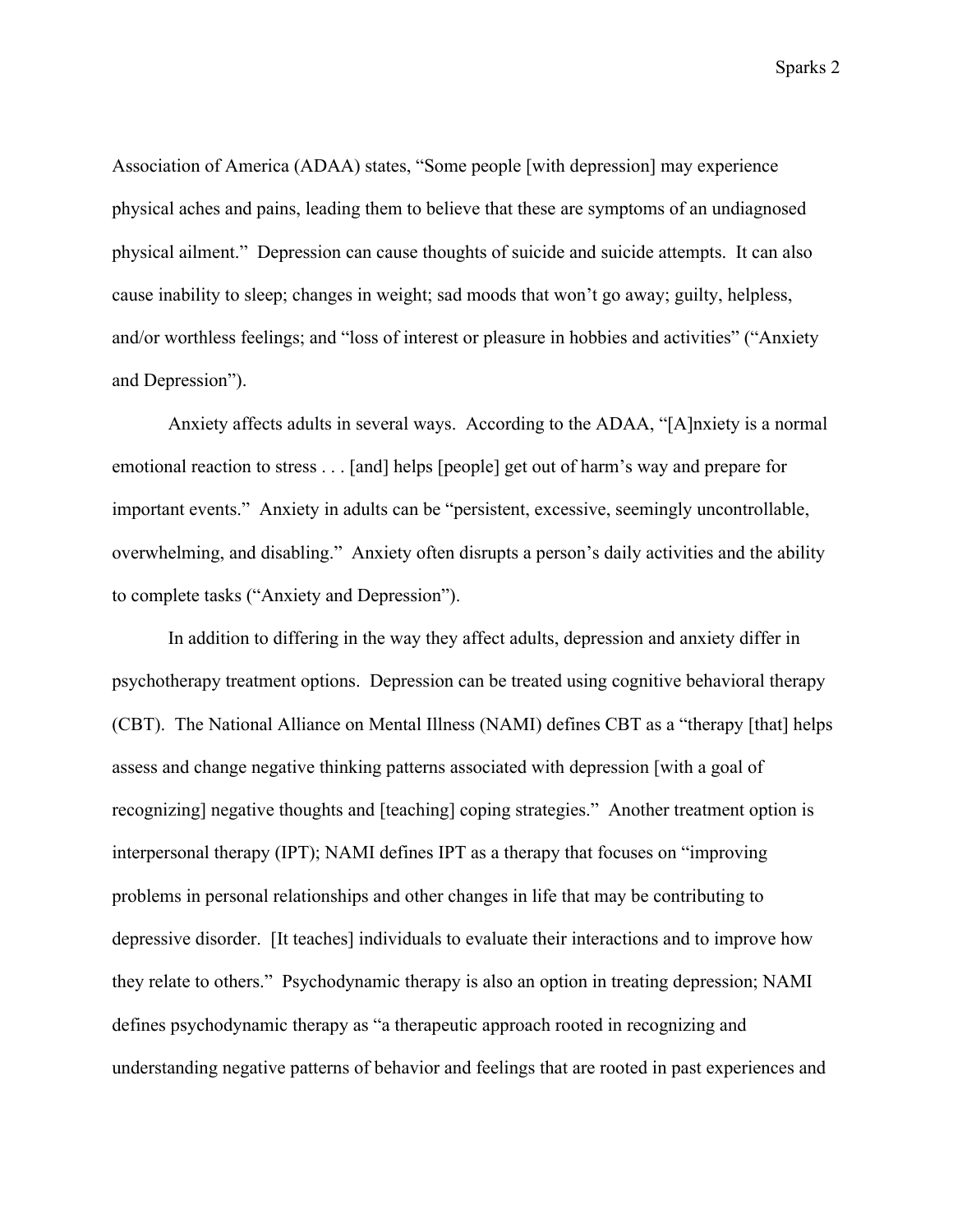working to resolve them. [It also involves] looking at a person's unconscious processes" ("Depression").

Anxiety can be treated with varying types of psychotherapy. Anxiety may be treated using exposure therapy; in exposure therapy, "a person is gradually exposed to a feared situation or object, learning to become less sensitive over time." Another treatment option is acceptance and commitment therapy (ACT); ACT uses "strategies of acceptance and mindfulness . . . along with commitment and behavior change." Anxiety can also be treated with dialectical behavioral therapy (DBT); DBT uses "concepts from Eastern meditation and combines acceptance and change." DBT also "involves individual and group therapy to learn mindfulness, as well as skills for interpersonal effectiveness, tolerating distress, and regulating emotions" ("Treating").

Along with having different types of therapy, depression and anxiety are divided into different types. The ADAA states, "Depressive disorders, also known as mood disorders, include three main types: major depression, persistent depressive disorder, and bipolar disorder." A person with major depression may exhibit symptoms that are "disabling and interfere with [a person's] ability to work, study, eat, and sleep." Persistent depressive disorder is "a form of depression that usually continues for at least two years," though it is "less severe than major depression." If a person has "moods that shift from severe highs (mania) or mild highs (hypomania) to severe lows (depression)," that person is exhibiting the symptoms of bipolar disorder ("Anxiety and Depression").

Anxiety can be divided into six types. The ADAA states that the term "anxiety disorders" describes generalized anxiety disorder (GAD), obsessive-compulsive disorder (OCD), panic disorder, posttraumatic stress disorder (PTSD), social anxiety disorder, and specific phobias. Generalized anxiety disorder is described as "persistent, excessive, and unrealistic worry about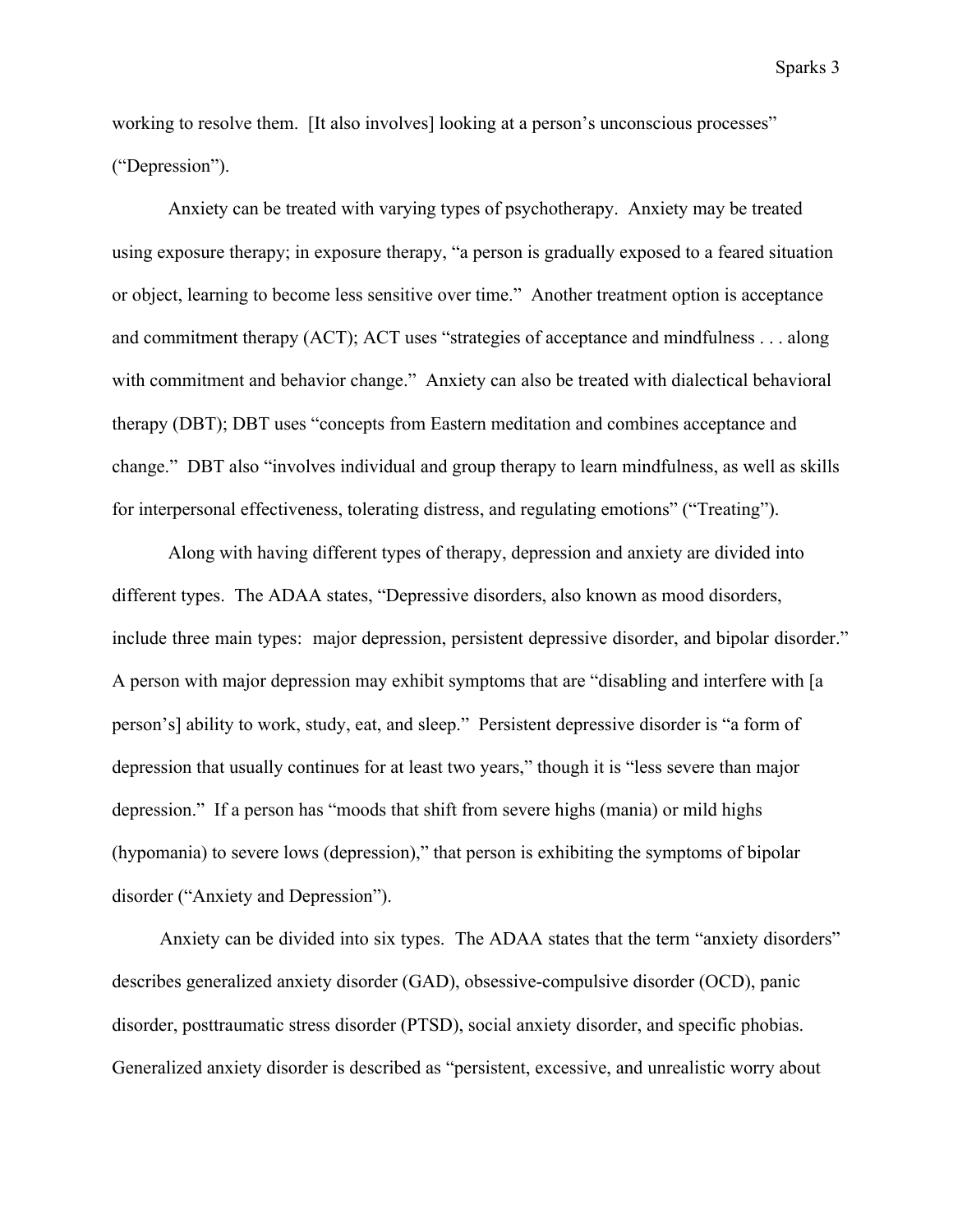everyday things." Obsessive-compulsive disorder is comprised of "unwanted and intrusive thoughts (obsessions) and ritualistic behaviors and routines (compulsions) conducted to ease anxiety." Panic disorder is spontaneous panic attacks and fear of recurrent attacks. Posttraumatic stress disorder is an anxiety disorder that is "triggered by an extremely traumatic event in which grave physical harm occurred or was threatened or witnessed." Social anxiety disorder is "an intense fear of being scrutinized and negatively evaluated by others in social or performance situations." Specific phobias are "seemingly excessive and unreasonable fears in the presence of or in anticipation of a specific object, place, or situation" ("Treating").

In conclusion, depression and anxiety are very different mental illnesses. Depression and anxiety differ in their psychotherapy treatment options. They differ in their types or divisions. They also are different in the way they affect adults and the way they affect children.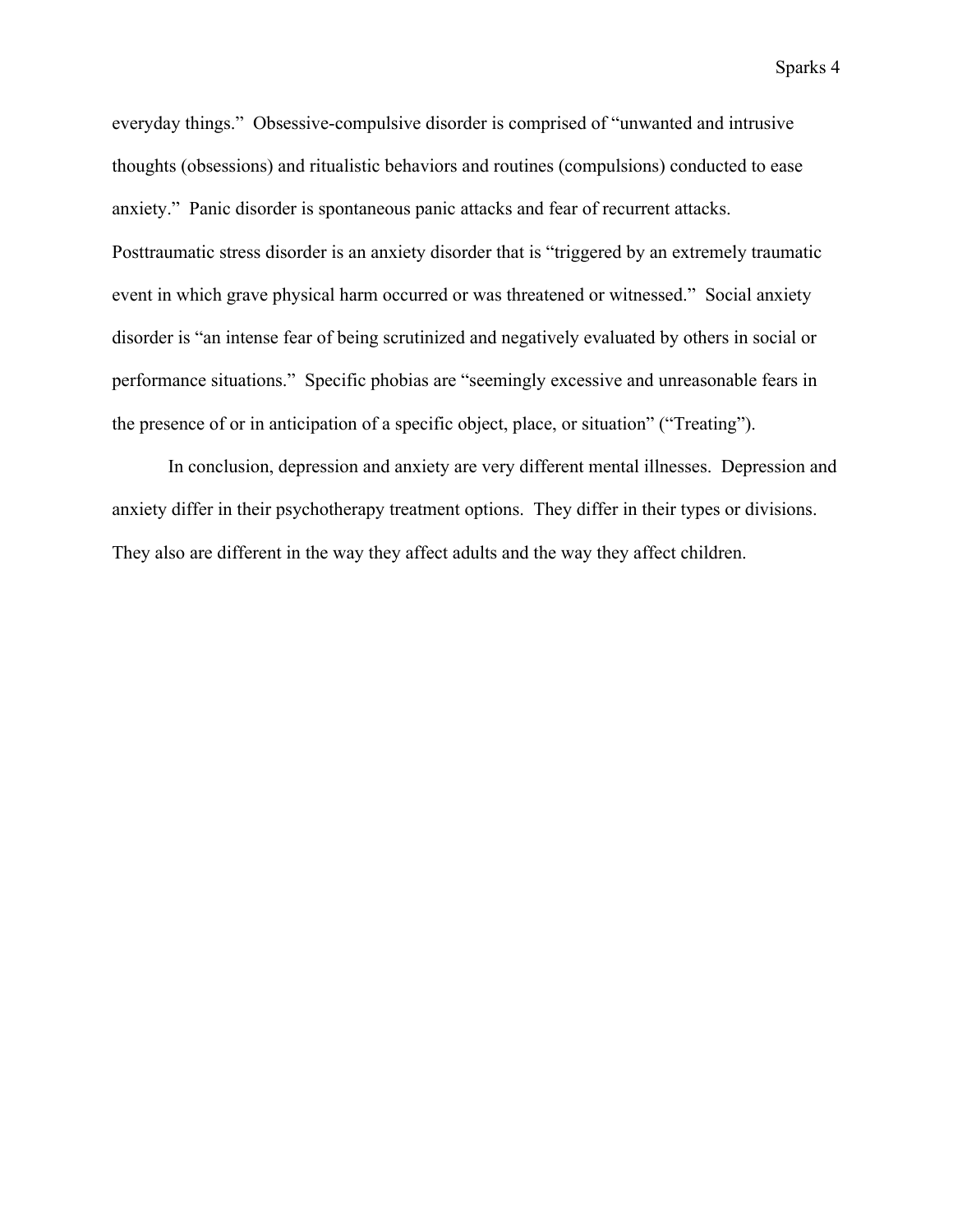#### Works Cited

- "Anxiety and Depression*.*" *Anxiety and Depression Association of America*, aada.org/sites/ default/files/Anxiety%20and%20Depression.pdf. Accessed 6 Nov. 2018.
- "Anxiety Disorders in Children." *Anxiety and Depression Association of America*, adaa.org/ sites/default/files/Anxiety%20Disorders%20in%20Childres.pdf. Accessed 6 Nov. 2018.
- "Depression." *NAMI: National Alliance on Mental Illness*, nami.org/Learn-More/Mental-Health-Conditions/Depression/Treatment. Accessed 6 Nov. 2018.
- Schimelpfening, Nancy. "What You Need to Know about Childhood Depression." *Verywell Mind*, 27 Aug. 2018, verywellmind.com/childhood-depression-1066805. Accessed 6 Nov. 2018.
- "Treating Anxiety Disorders." *Anxiety and Depression Association of America*, adaa.org/sites/ default/files/Treating%20Anxiety%20Disorders.pdf. Accessed 6 Nov. 2018.